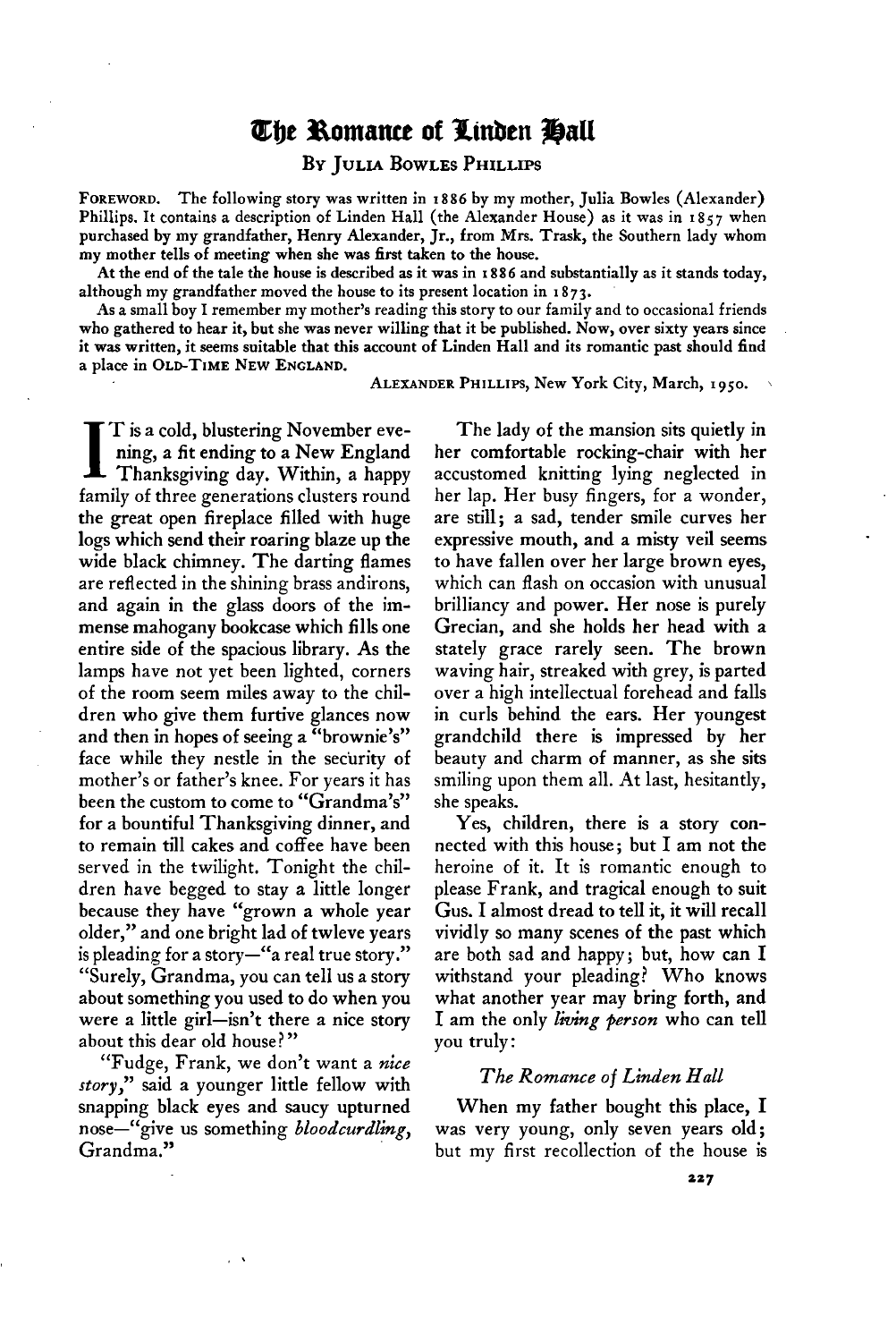**<sup>228</sup>fBIb=Qime &b, Qenglanb** 

**quite distinct. I was brought here by Father one afternoon when he came to talk over some business arrangement with the former owner, an elderly Southern lady who occupied it as a summer residence, bringing with her a family of two sons and a beautiful daughter, a retinue of slaves, a fine yellow coach and thoroughbred horses. I never shall forget her haughty aristocratic manner as she came forward to meet us in the spacious hall with its high arches supported by Corinthian columns. Large doors stood open at either end, showing stone porches with more white columns connected by iron chains, and beyond, a mass of green foliage, noble trees and shrubs of all kinds. On the left of the hall, I caught a glimpse of large drawing rooms with heavy curtains of crimson damask hung upon gilt poles. It all seemed very grand to my childish eyes which had only been accustomed hitherto to the plain New England house. The little old lady with her patrician air appeared like a fairy godmother, and I could not believe that this was to be my future home.** 

**Soon we were established, however, and I and my younger sister roamed at our own sweet will through the lofty rooms and the lovely gardens. At this time the house was so thickly surrounded by trees and shrubbery as to be almost invisible from the street-and under them, instead of grass, a thick carpet of moss covered the ground, studded in the early spring with a multitude of wild blue violets which we never tired of picking and which you find so plentiful in the corner lawn. Directly in front of the house were three large magnolia trees which had been brought from the south and planted here by a famous artist, Chester Harding. In June when these were covered with their immense white blossoms giving forth their heavy oriental odour, the view from** 

**our upper piazza was exquisite. At the left of the house was the driveway leading to the stables, and on the other side of this a wide lawn filled with fine trees-lindens, maples and graceful elms-stretched far away till it terminated in an orchard of apple trees, their gnarled trunks black with age. On the other side of the house a path led round the library wing to a garden walk or pleached alley lined on either side with rare flowering shrubs; and at the left of this the flower garden, a marvel of intricate design-stars, circles and semicircles laid out and bordered with the dwarf-box plant which I presume you children have never seen, but which was very fashionable in my young days.** 

**Beyond the flower garden was the vegetable garden, laid out in a similar style, but less fancifully; and this was separated from the other part of the grounds by a high hedge of thorn trees; the entrance, which was at the end of the garden walk, consisted of a pretty rustic gate over which climbed honeysuckle on an arched trellis.** 

**But the flower garden was the delight of my sister and myself. What a tangle of odd old-fashioned flowers it held! Yellow and moss roses, the famous York and Lancaster rose, day lilies, yellow lilies,**  fleur-de-lis, sweet William, larkspur and **clove pink-a perfect riot of sweetness and color. How we revelled in it! In connection with the flower garden was an open grass plot partially surrounded by small fir trees; and on a summer evening in the twilight we took great delight in playing hide-and-seek among them, fancying we were fairies. Then there was an old pear tree with a great cavity in its trunk where we would deposit letters for each other, and a cherry tree among whose branches we spent hours eating the juicy fruit.** 

**My sister was a strange child, fanciful**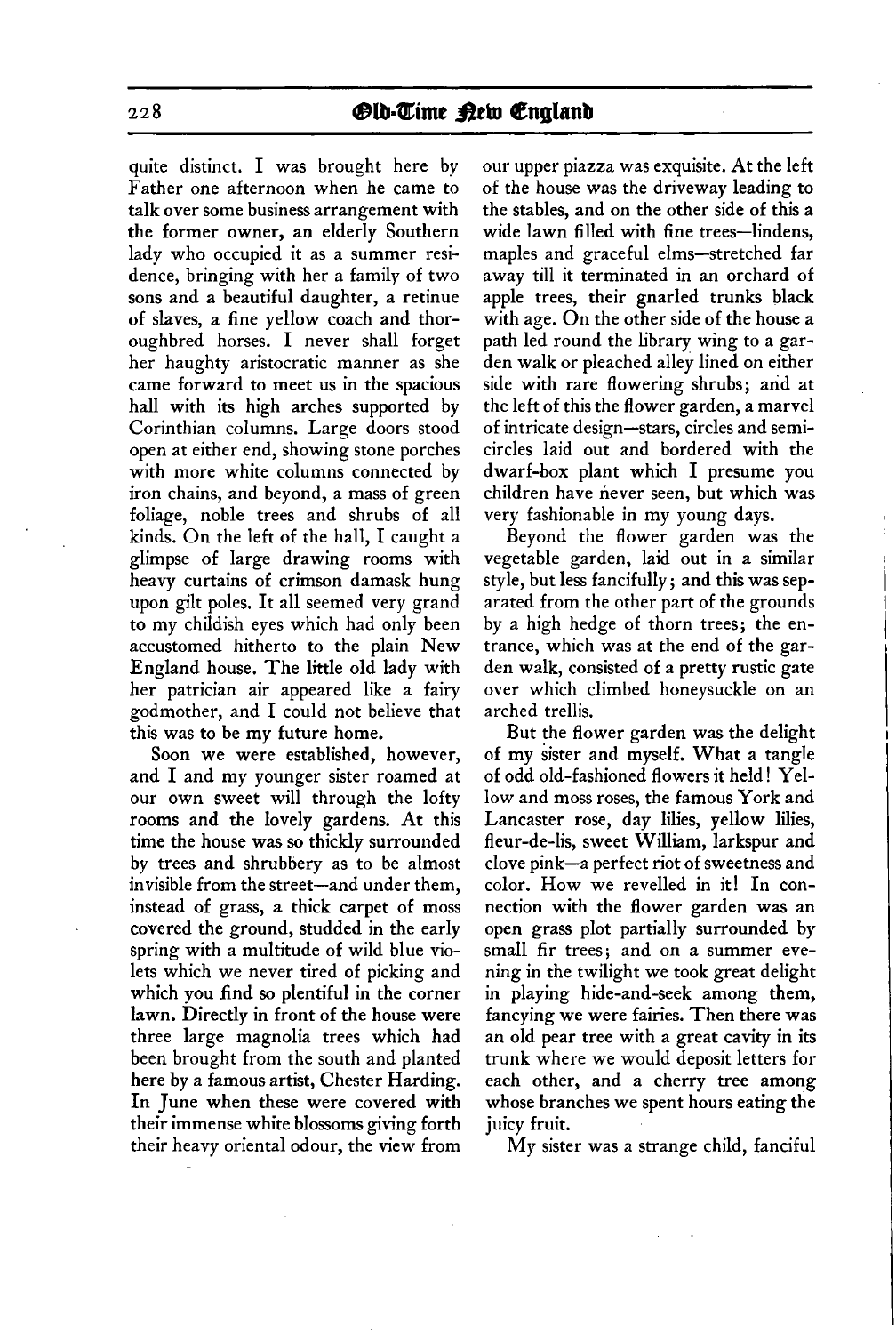

# Interior, Linden Hall

SHOWING ELABORATE CEILING TREATMENT, RIGHT-HAND DOOR LED TO GARDEN WALK, ORIGINAL LIBRARY WAS ENTERED TO RIGHT OF THIS DOOR, MIDDLE DOOR LED TO SMALL BEDROOM ON GROUND FLOOR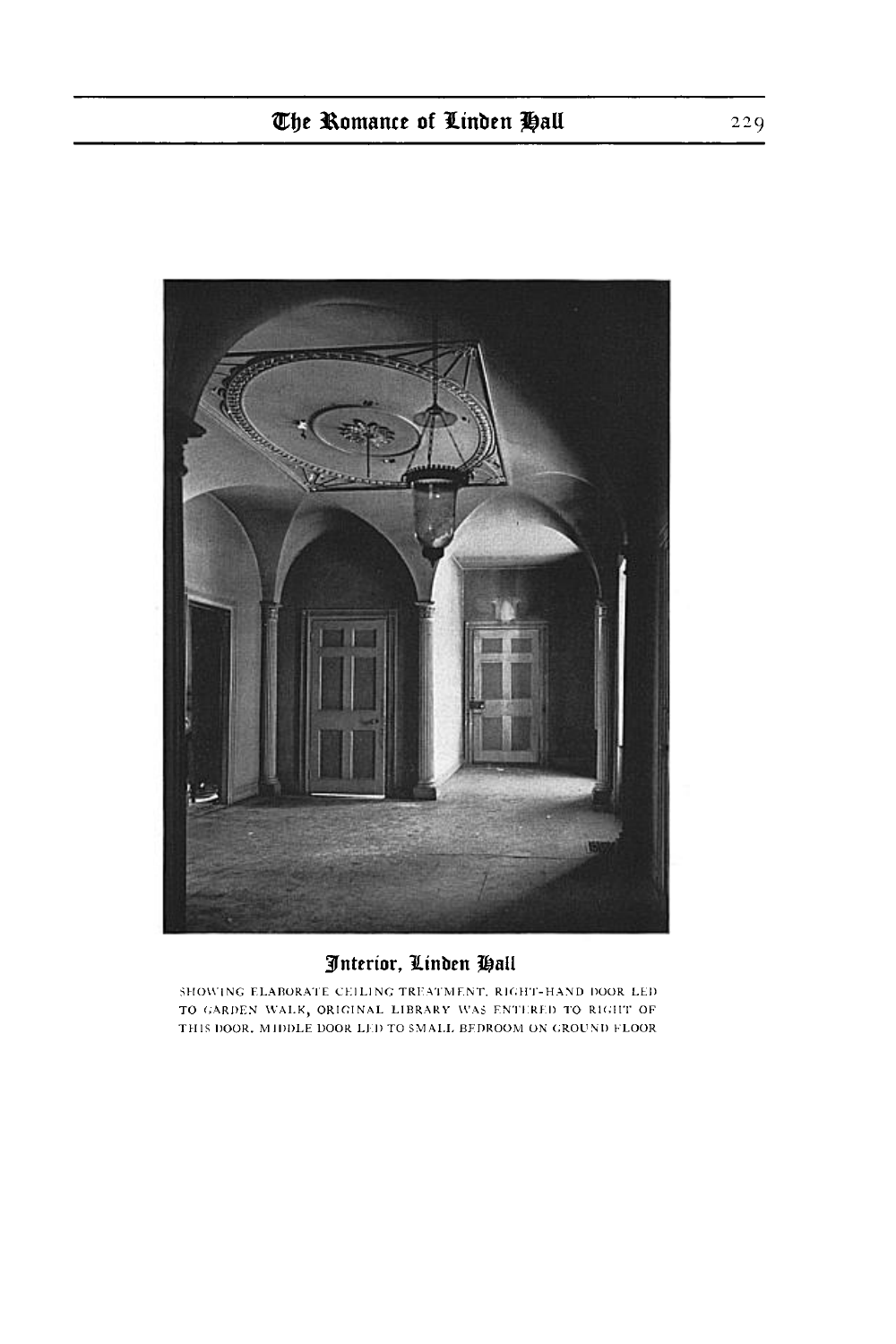## **230 BLb=Qime 33eku Qhglanb**

**and dreamy. Very soon I noticed the house seemed to have an especial charm for her, and we passed much of our time, at her suggestion, in searching for trap**  doors and a secret staircase.<sup>1</sup> Our dining **room was then in the eastern wing and the library in the western ; and it is in this library wing that my story centers. This room, being so far from the rest of the** 

**wasn't so much fun to go after them into the cold, dark library. What a gruesome place it seemed to us! The great bookcase over there, now looking so warm and attractive in the firelight, loomed up in our childish imagination like some icy cliff, from which the white busts on top looked down with ghastly significance, and the large glass doors seemed to reflect myriads** 



Linden Hall, showing original wings

**house, was difficult to warm and for this reason was used only in summer. In the winter, apples and pears were kept there (your grandfather was a great lover of fruit) and we children were often sent on a winter evening to bring him one or the other. The apples he used to toast before the open fireplace, and what fun we thought it to watch them swell and burst and the juice come sputtering out. But it** 

**1 See illustration.** 

**of ghostly phantoms! We would snatch our apple or pear with fearful eagerness, you may be sure, and rush back to the warmth and light of the sitting room as if swarms of foul fiends were after us.** 

**We were still quite young when we learned that this library and the little room opening out from it had been tenanted for years by a young man, one of the sons of the Southern lady, and that during all this time no one had looked up-**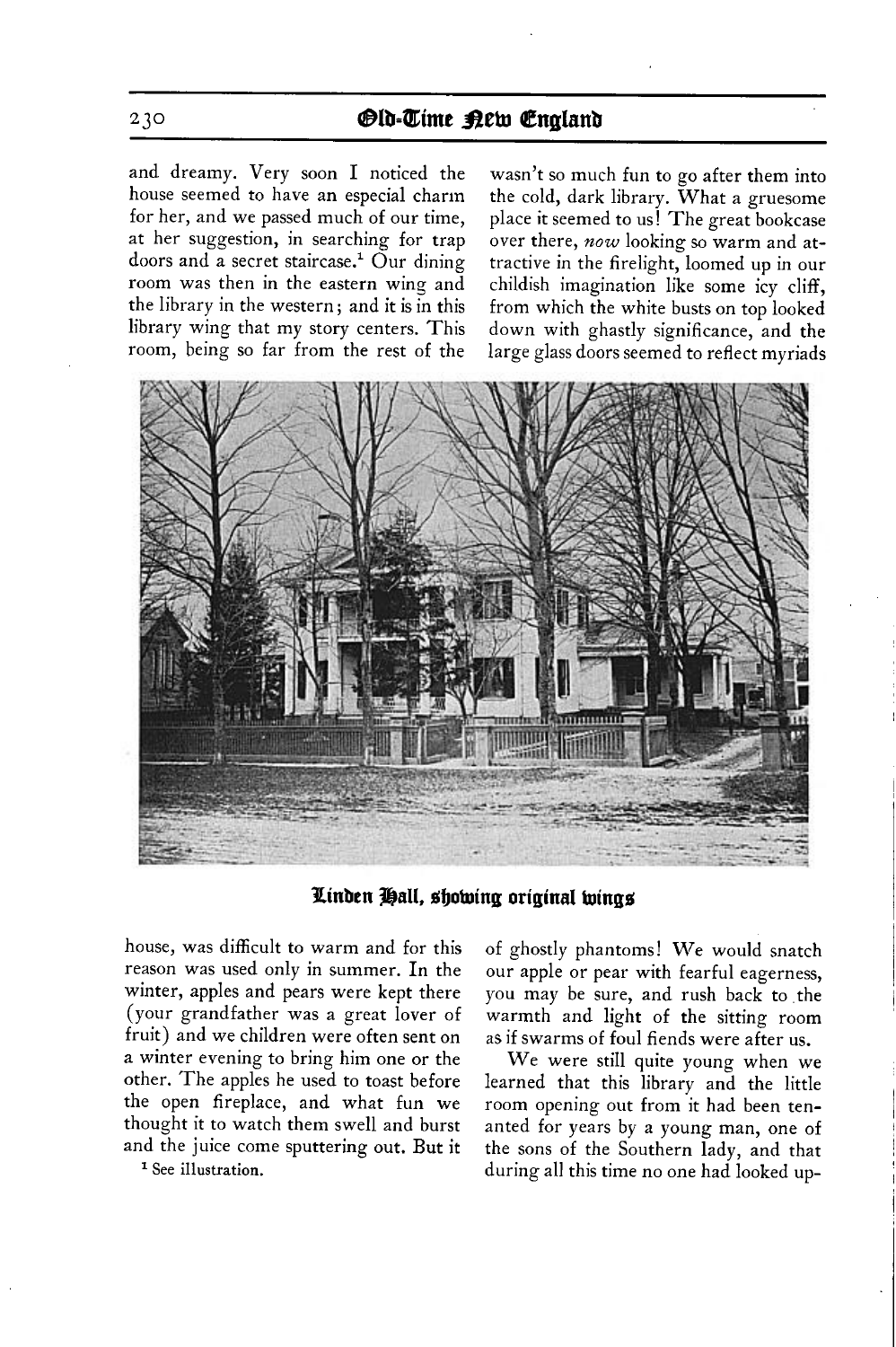### The Romance of Linden Hall

**on his face. He was a very handsome fellow, they said, clever and fascinating in his manner; but, like many attractive young men with plenty of money, and with the Southern abhorrence of work, he had become dissipated and led for several years a very fast life. Then, satiated with what he supposed to be the only pleasures of this world, he concluded to isolate himself from his fellows and spend his remaining years in study and self-communion.** 

**So, surrounded with his books and papers, he lived in this room for ten years. He would see no member of his family, not even his mother, it was said. His meals were taken in by his colored body-servant and deposited on a table while he retired to his bedroom, and they were then removed in the same way. For outdoor exercise he took nightly walks in the pleached alley and flower garden which I have described to you. The termination of this romantic proceeding we children could never find out, but were simply told that master and servant suddenly disappeared one day and nothing more was seen or heard of them.** 

**As I said before, my sister Leila was a peculiar, dreamy, reticent child; and this story naturally made a great impression upon her. In the summer when the old library was opened she spent a great deal of time there, sitting at the window which looked out upon the garden and reading queer old books from the bookcase, delighting in those especially which treated of the supernatural. Thus the years of our childhood rolled slowly by. As I grew older, household duties fell to my care, in which I displayed considerable proficiency, being of a practical and domestic turn of mind. But my sister was unmistakably an idler. Indeed, there was very little for her to do. She picked the flowers which pleased her and arranged them with ex-**

**quisite taste. Her delicate white hands seemed to reprove the suggestion of labor, and were rarely seen to hold anything but a flower or a book. She was of a very winning and gentle disposition, and we each in our own way adored her. She would surprise me, at times, with such strange fancies that I began to look upon her almost with awe and often wondered what would become of her in this stern, practical world.** 

**The summer Leila was sixteen, she was looking very lovely, with an ethereal sort of beauty-very dignified and mature in her appearance for one so young, and yet with an air of ingenuous youthfulness about her which was very charming. Her large blue-grey eyes were filled with the mystic expression of maidenhood, prophetic of a nature which would feel both joy and sorrow intensely. Her gold-auburn hair clustered in delicate curls over her low white forehead and lay in heavy coils upon a head held in proud defiance like a young queen. What could we expect of her more than a gracious recognition of our willing ministrations? My mission in life seemed to be to wait upon her and receive her confidences.** 

**One warm Sunday afternoon early in the month of June, we were all sitting in this very room. My sister as usual had wandered off to the library. All the windows and the outer doors stood open wide, in order to let the summer breeze laden with the scent of roses and honeysuckle fill the spacious rooms and hall. Leila had been reading and dreaming, I suppose, and finally, feeling the silence or perhaps the closeness of the room oppressive, strolled out into the pleached alley and thence into the garden. She picked a flower absently here and there, and as she stood facing the library she looked towards it, feeling drawn to do so by some strong impulse. There in the window sat** 

 $23I$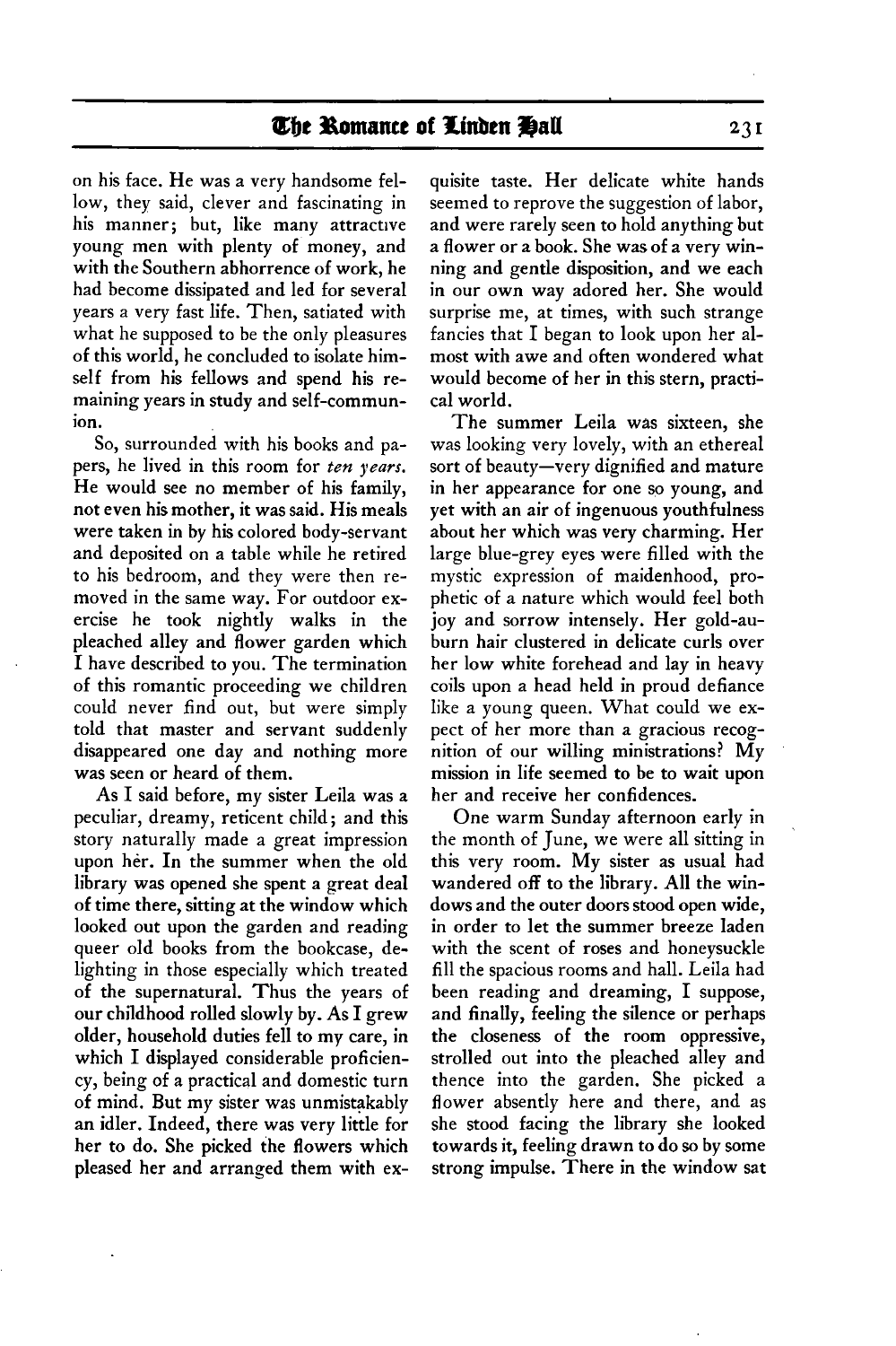**a young man-beautiful as a god, he seemed to her-and his large dark eyes rested upon her with a gaze of burning intensity. His expression was both stern and melancholy, and from his high white brow his waving dark hair rolled back in profusion. Her eyes returned his gaze with awe and astonishment. Her feet were rooted to the spot. She dropped her flowers and placing her hands upon her breast she realized, though vaguely, that this man, whoever he might prove to be, possessed a strange power over her which she could not resist. Then, with drooping head and unconscious steps she walked through the garden, around the pathway, and up the library porch steps. But, on looking into the room, what was her amazement to see the chair in the window empty! She came immediately back to the rest of the family and asked me what young man had been in the library. We laughed and replied that she must have been dreaming. She turned from us with a troubled look in her lovely eyes; and later, upon my pressing her, confided to me this strange occurrence.** 

**Several days had passed and I had quite forgotten the affair when she came to me one evening late in the twilight and said excitedly :** 

**"I have seen him again ! "** 

**"Who? " I asked carelessly.** 

**Without replying to this question she told me that she had stepped out upon the eastern porch for a moment and was astonished to see, standing in the driveway close to the end of the porch, a ' spirited black horse saddled and bridled with rich silver-mounted trappings. She was leaning on the heavy iron chain which connected the two end pillars, looking with amazement at this apparition, when she was conscious of a presence near her. She turned her head and encountered again the face of the man she had seen at** 

**the library window. Before she had time to speak or even think, he leaned towards her, eagerly grasped her hand on which he pressed a burning kiss, then sprang over the chain, mounted the horse as it seemed in a flying leap, and galloped away in the dusk without one backward glance.** 

**As Leila related this to me she was trembling with intense excitement and her face was white with terror. She begged me to say nothing of the matter to our parents, and I consented, though greatly troubled.** 

**The summer days slipped by. Mother was an invalid and we were a very quiet household. Leila grew daily more and more reserved, and ceased finally to speak of the strange occurrences which I have just related and about which she had formerly talked with me frankly and with great wonder and speculation. I did not notice it then, but I remember afterwards that she spent more time than ever alone. Hurrying through her light daily tasks she would go to the library where she remained for hours; or else she would sit under the great fir tree, which shaded the corner of the library wing, with an open book in her hand, though the leaves were rarely turned. This same fir tree also shaded one window of her little bedroom, from the other window of which one could overlook the flower garden and the pleached alley beyond. Off towards the west could be seen the quiet hills rising above the trees and housetops of the' city; and, when the evening star arose in the mellow golden light of the fading sunset, the scene was beautiful beyond description. It seemed no wonder to me that my sister should be fascinated by this view of natural loveliness and that she should like to sit at this western window lost in revery! With my New England common sense, however, I could not be resigned to the hours of idleness she spent** 

 $232$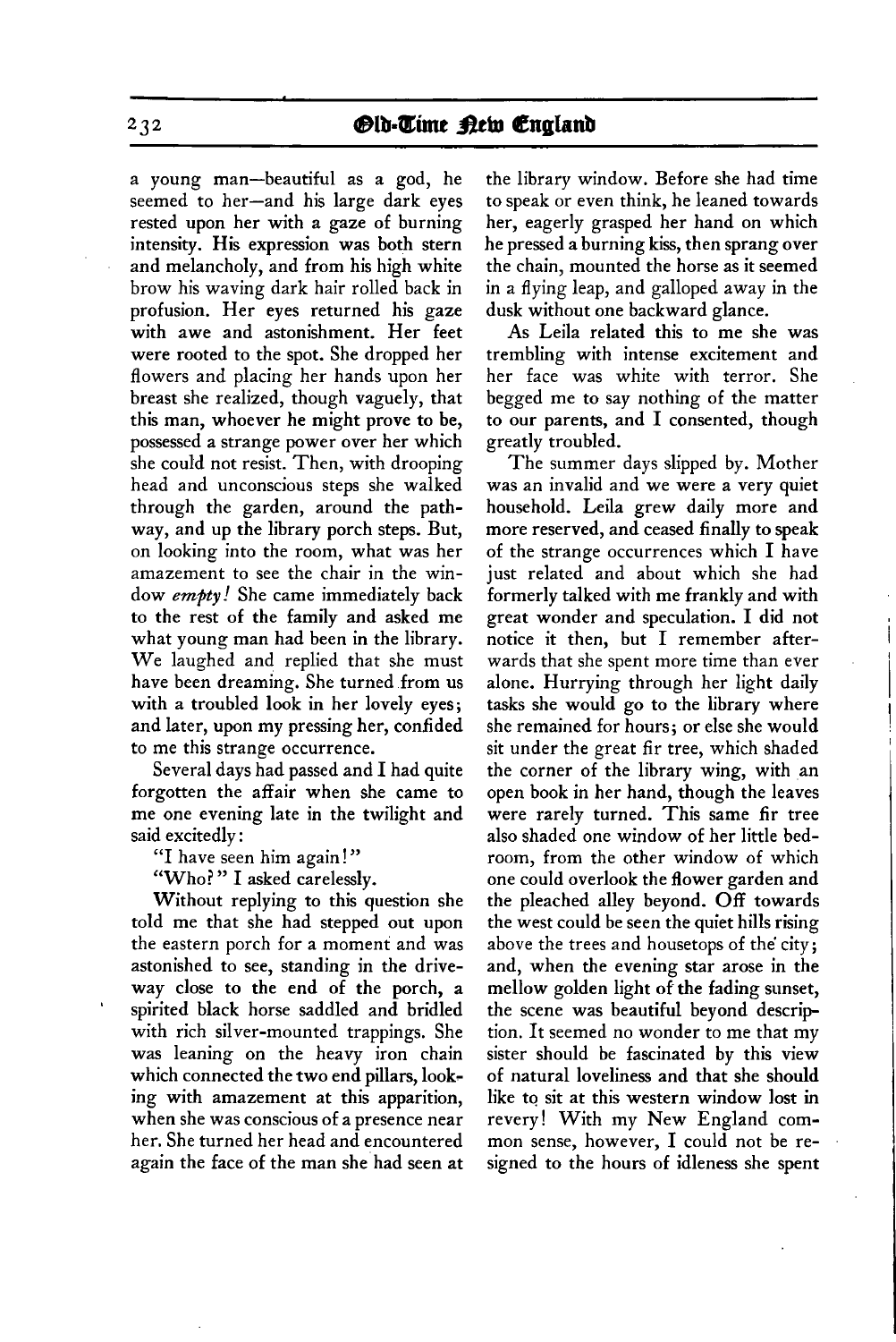**only increased her haughty reserve, and this I later had every reason to deplore.** 

Leila had become a somnambulist. How out onto the porch. I was not of a timid long it had gone on, I have no idea, but disposition, but this ghostlike apparition long it had gone on, I have no idea, but **one night I was awakened from a heavy was almost too much for my nerves and I** 

**during the day. Yet my remonstrances sleep by a slight noise. I lighted my candle, hurried into my wrapper and slippers, and reached the foot of the stairs just asa white I discovered, about this time, that figure opened the library door and passed** 



**Linden Hall, showing stairway and betail of Corinthian column**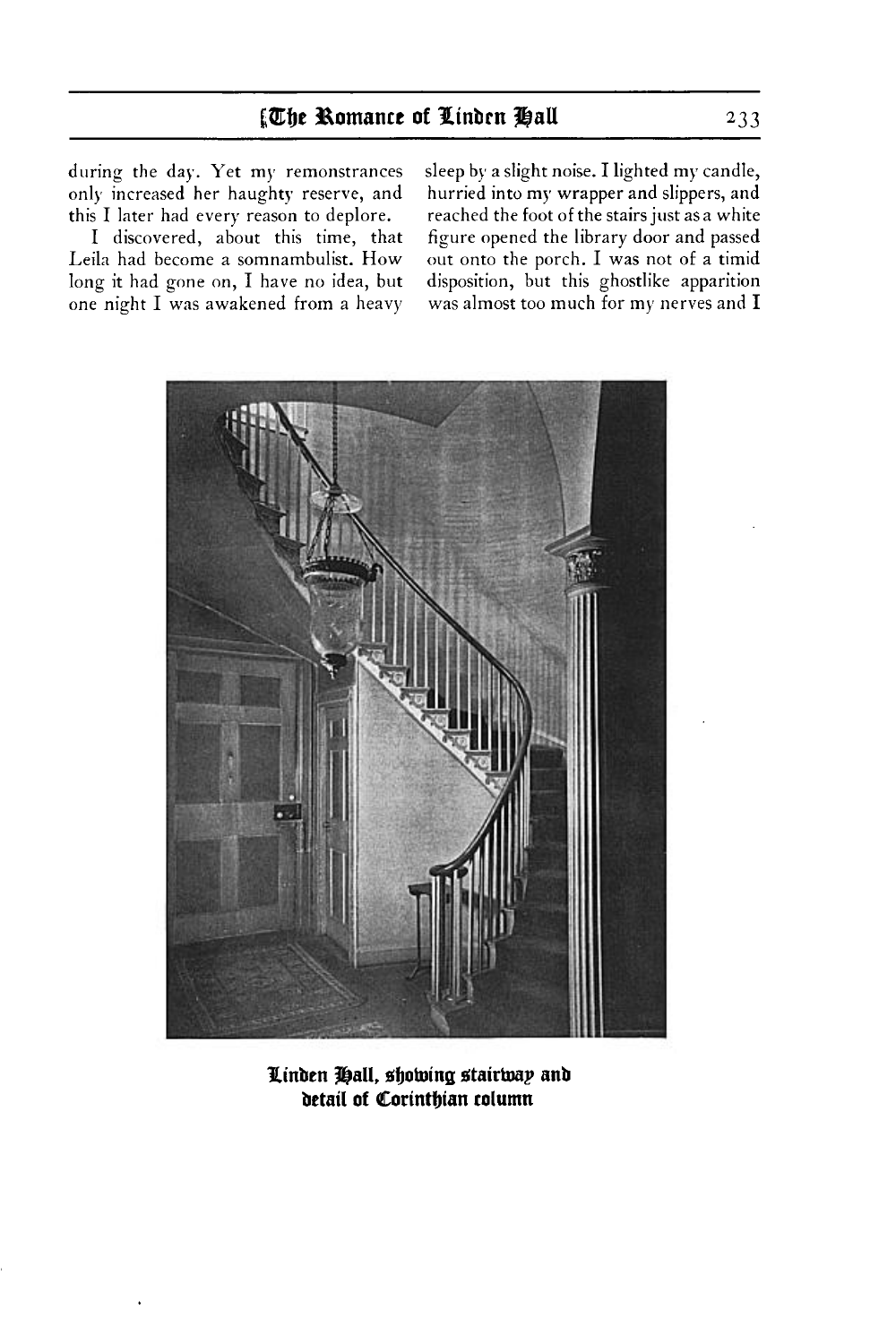**leaned against the wall weak with fright. But in a moment I recovered myself sufficiently to think that the figure looked like Leila. Acting upon this thought, I hurried up to her room. Both windows were open wide. The white moonlight streamed in over the great fir tree lighting up the whole chamber, and one hasty glance showed me that her bed was empty! As fast as my trembling limbs would carry me I groped my way downstairs again and hurried out the library door.** 

**The moonlight made everything as distinct as day and enhanced all it touched with a weird beauty. Something, I know not what, led me down the garden walk and midway in it I met Leila. Fortunately I held my tongue; for by this time the thought of somnambulism had occurred to me, and I knew that in such cases it was better not to awaken the sleeping person. As I had expected, she was walking slowly with wide-open eyes and seemed utterly unconscious of my presence. It struck .me as very curious that she was completely dressed, in a soft white Cashmere-her favorite dress-and her manner of walking was very peculiar. She seemed to be leaning toward one side, and now and then she moved her lips as if in speaking, though I could distinguish neither words nor sound. With quickly beating heart and scarcely daring to breathe, I stood on one side and waited.** 

**Up and down the alley she walked, continuing the same manner, as if she were walking and conversing with zomeone. Finally, when I was nearly worn out , with waiting, she stopped under the shadow of the fir tree; and as clearly as I could distinguish in the dim light she held out both hands, as if in parting. She then turned and went directly into the house, I following close after. She walked straight to her room, undressed, closed** 

**her blinds and went to bed.** 

**I scarcely slept the remainder of the night and waited with much anxiety to see how Leila would appear the next morning, but nothing in her manner showed that she had any consciousness of the night's proceeding. I feared to speak of it, and after lying awake several nights expecting a repetition of the sleepwalking, I began to think it would not occur again.** 

**In a few weeks, however, I overheard the servants talking mysteriously together about a white figure they had seen walking at night in the garden. Finally one of them came to me, as spokesman for the group and, with a manner in which timidity and fear were mingled, asked me if I had ever known of a ghost about the house. I thought immediately of Leila's midnight promenade and with much reluctance related the affair to them, saying at the same time, with an appearance of composure which I did not feel, that such sleepwalking was very common at a certain age among young people. This explanation apparently satisfied them outwardly, yet the faces of one or two looked incredulous and this little outbreak on their part led me to fear that Leila's sleepwalking had not been confined to one night, but perhaps had been repeated many times. I had become seriously alarmed by this time, and without saying anything to Leila I determined to speak to Mother about it. I could not bring myself, however, to speak to her about the two strange meetings of which Leila had told me-they seemed too whimsical to mention.** 

 $\mathbf{I}$ 

**To my surprise Mother appeared to think little of the sleepwalking, and said she had been subject to the same nervous affliction herself when a young girl, and that it would pass off as Leila grew older. Yet at the same time she suggested that** 

**234**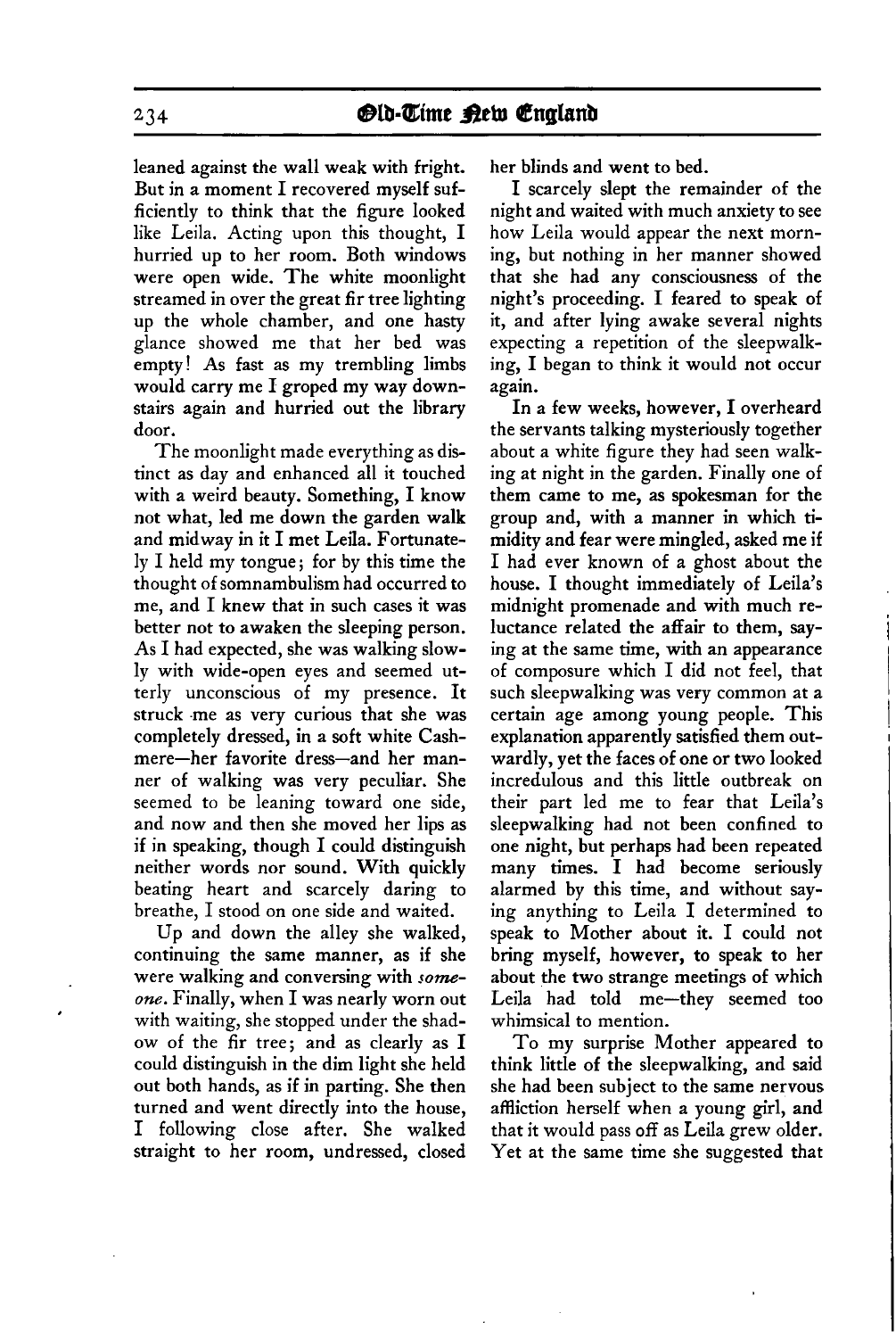**I should share Leila's bed with her. This would seem a very natural and simple arrangement enough between two sisters, but a decided barrier had sprung up between us, for what reason I knew not. Yet there it was, inexplicable and insurmountable, and I approached this suggestion of Mother's with considerable shyness. I was not surprised, therefore, when Leila utterly refused to comply with my request. Involuntarily I refrained from giving her any reason for this change on my part, and strangely enough she never asked for an explanation. All this came to me long afterwards when I had time to think over this terrible affair more in detail. The only thing then for me to do was to sleep on the alert, as it were, as one does when watching a sick person, and my ear soon became so sensitive that I awakened at the slightest sound.** 

**Every fine night, especially when there was a moon, I would awake about midnight, hearing a soft footfall descend the hall stairs and pass out the library porch door--so softly that it seemed like the flitting of a phantom ! Flinging on some light wrap, I would run to Leila's room and, seeing that her bed was empty, seat myself at the western window and watch her white form through the shrubbery and trees. Then, after a time-perhaps half**  an hour, an eternity it seemed to me!-**I would hear the hall door close gently and know that I could retire for the remainder of the night. Weird and mysterious as this was at first, I soon became accustomed to it and finally began to think it was. nonsense for me to watch Leila through these nocturnal promenades. So I presume I slept through many of them, and as she seemed as well and even happier than ever, the anxiety which Mother and I had at first felt was almost forgotten.** 

**The sultry days of August had comeit seemed to me I had never known such oppressive heat. For weeks we had had no rain, and the ground was parched and dry. Night after night the sun went down a lurid ball of flame. The air was full of dust, and smoke from distant forest fires. At last one evening we started to bed feeling a slight breeze stirring, and we said hopefully "before morning we shall 'have rain." How little we dreamed what the morning would bring forth !** 

**Leaving the windows open, as usual, I went to bed. I must have slept heavily for several hours when I was awakened by a frightful flash of lightning followed immediately by a deafening crash; and before I could gather my senses down came the longed-for rain in drenching torrents. My first thought was of the open windows throughout the house, and I flew from room to room closing them as fast as the quickly recurring lightning would permit me. Of course the whole family were aroused as soon as I and fol**lowed my example. On reaching Leila's **room, a sudden flash illuminated the entire chamber and showed me at the same time that the bed was empty. Oh horror! Could she be out in this fearful storm? I ran to my room to get on a few clothes, screaming out, as I did so, "Leila is out in the storm!" Soon two or three of us met in the lower hall, foolishly carrying lighted candles which were blown out by gusts of wind the moment we opened the outside door. A lantern was at last found and silently they followed my lead through the blinding rain out onto the garden walk. Halfway down the walk we found her-her sweet life shattered by a thunderbolt!** 

**With breaking hearts we bore her into the house and up to her own bed in her little room. It was then that we realized she was not dressed in her accustomed**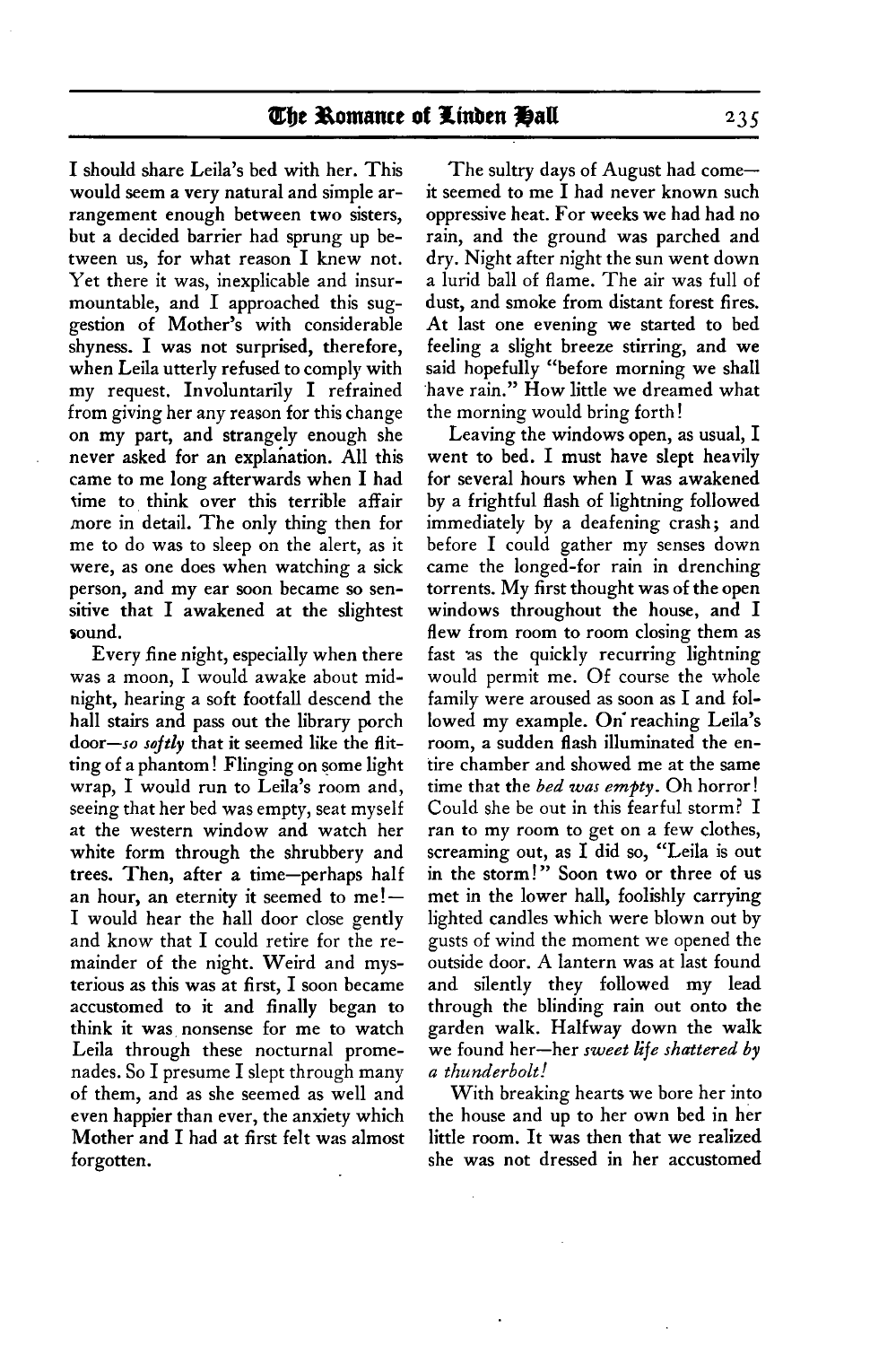**clothes, but in Mother's bridal dress, which we remembered having seen in an old cedar chest in the garret. She had arrayed herself in this quaint old-fashioned gown, and around her head had wrapped the bridal veil of antique lace, yellow with age. Lovely, indeed, she must have looked in it; but now, wet and sodden with heavy rain, how pitiful!** 

**The cruel lightning had failed to mar her exquisite beauty, and the stillness of death only gave an added charm to her sweet face, which wore no sign of terror or dismay, but an expression of trustful confidence and restful happiness. What strange fancy had led her to dress herself in this old bridal gown and veil? We could not imagine. Not until all was over and we had laid her away in the grave with hushed sorrow and wonderment was everything explained; and the explanation was more marvelous than human being could conceive.** 

**A few days after the funeral I was in her room. We had determined to leave everything as she had left it, but I was trying to console my grief by looking over some of her things. On opening a little escritoire, I saw to my surprise a thickly folded letter addressed in Leila's handwriting to "my dear sister Mary." With trembling fingers I broke the seal and through blinding tears read as follows:** 

**My dearest sister:** 

**What I am about to tell will seem very strange to you, I know, and it is all very strange to me, yet most true. I know that my actions for the past two months have been peculiar and that my unnatural reserve must have wounded you greatly; but when I have explained, I am sure you will understand and forgive all.** 

**You remember what I told you about the "unknown" whom I saw at the library window and of the mysterious en-**

**counter I had later with him on the eastern porch. I talked with you freely about his appearance and actions at that time, but I did not tell you that after this the memory of his face never left me for a moment, and I grew to long with the most intense longing for another meeting. And for this reason, I spent so many hours alone, in the library and in the garden walk, hoping he might come again. Several weeks must have passed, when one night I was lying awake with the lovely summer moonlight streaming through the room. All was still. Not a breath of air stirred the branches of the great fir tree, and the drowsy hum of the insects seemed hushed in a midsummer night's sleep. Suddenly, through the stillness I thought I heard a voice from the garden calling my name.** 

Leila! Leila! Softly it came to my ears, **but in the tone of a man's deep, rich voice. I felt, rather than knew, that it must be he, and without a moment's delay I sprang from my bed and dressed myself as quickly as I could, putting on my favorite Cashmere dress. Then I went quietly downstairs, hoping no one would hear me, and out into the garden. As I reached the shadow of the fir tree, there he stood-more beautiful than ever he seemed to me, with his face lighted up by a smile of heavenly sweetness. His hands were stretched out towards me, and as I stood before him my soul was filled with happiness and awe. Then, for the first time, I heard his voice.** 

 $\mathbf{I}$ 

**"Lega," he said, and his words were like music, "the power of love has drawn**  me from a far-off country to your side. **Without question or fear, will you put your trust in me?"** 

**And without a moment's hesitation of fear or doubt I placed my hands in his, and he knew that I belonged to him heart and soul. Then we walked up and down**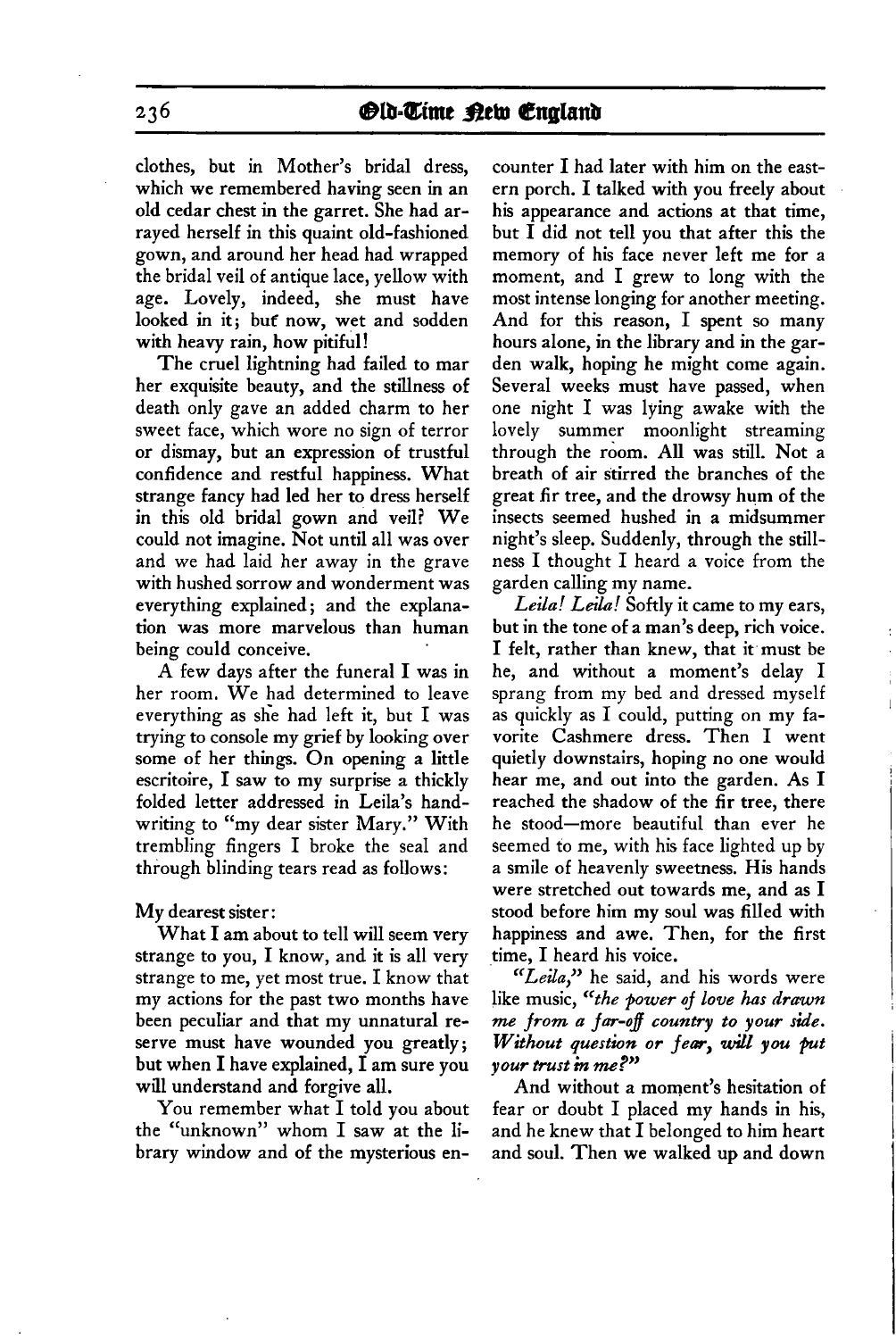**the garden walk. Oh, such happy moments! What words of love he spoke to me, and with what eager interest listened to all my childish confidences! After a while, I know not how long, for every moment seemed golden to me, he said that I must leave him, as he feared the night air might do me harm ; but before I left him he made me promise I would say nothing to you or to anyone with regard to this meeting. While knowing how painful it would be to keep anything from you, I readily consented, so great was my trust and confidence in him. He then turned and left me with sweet words of love and assurance that we should meet again soon. I found my way, I know not how, into the house, and from that hour my whole being was flooded with a supreme happiness of which I had never dreamed.** 

**After this we had many such meetings; and I think, dear sister, you imagined all was not right when you asked to sleep with me. But these hours which I passed with my beloved were more precious than life to me, and I felt that I could not bear to miss any one of them, though 1 it grieved me sorely to refuse your sweet care.** 

ţ

**At last the time has come when he wishes me to be his bride. I shall dress ! myself in Mother's bridal dress and veil I -for she said once it was to be mine, and 'tis all I shall take with me. I am going to that far-off country from which he came to me, and it may be many years before I shall see you all again.** 

**Think of me always as very, very happy, though the parting from vou and Mother and Father and the' dear old home fills me with heavy sadness now. And above all others, dearest sister, is it hard to say goodbye to you, but I must, I must-a power unspeakable forces me to leave, almost without regret, all that I**  **have loved and cared for in the past. The future is unknown, but I go with him, and that is enough !** 

**Your loving sister,** 

**LEILA** 

**This astonishing confession of Leila's was never known outside of the family. Before long, however, we learned that it was generally understood the house was haunted, though people were shy in speaking of it to us, and we never willingly approached the subject. The ghost, if any there were, never disturbed the inmates of the house; but a white figure was said to be seen often on summer nights pacing slowly up and down the garden walk.** 

**Years went by, and the city grew rapidly. Father sold building lots one after another, so that our place became smaller and smaller; and finally, through the constant raising of the street, the house seemed so low that he thought it advisable to raise it and move it to the side lawn where it now stands, at the same time replacing the old back part with a new one much more convenient. The wings were taken away and placed together, forming the little cottage which now stands near the stables. When the library wing had been removed, the workmen discovered in the low cellar beneath the bedroom the skeleton of a man, dressed in clothes of a peculiar fashion such as were worn by gentlemen of a past generation. His bones were given decent burial near the graves of our own dead, and Father yielded to what he thought a strange fancy of mine and buried them next to Leila's grave.** 

**The beautiful garden was then, of course, demolished and the grounds laid out as you see them now. The garden walk was gone, and the restless ghost which haunted it was seen no more! And after Mother and Father died, the memory of my sister Leila and her tragical**